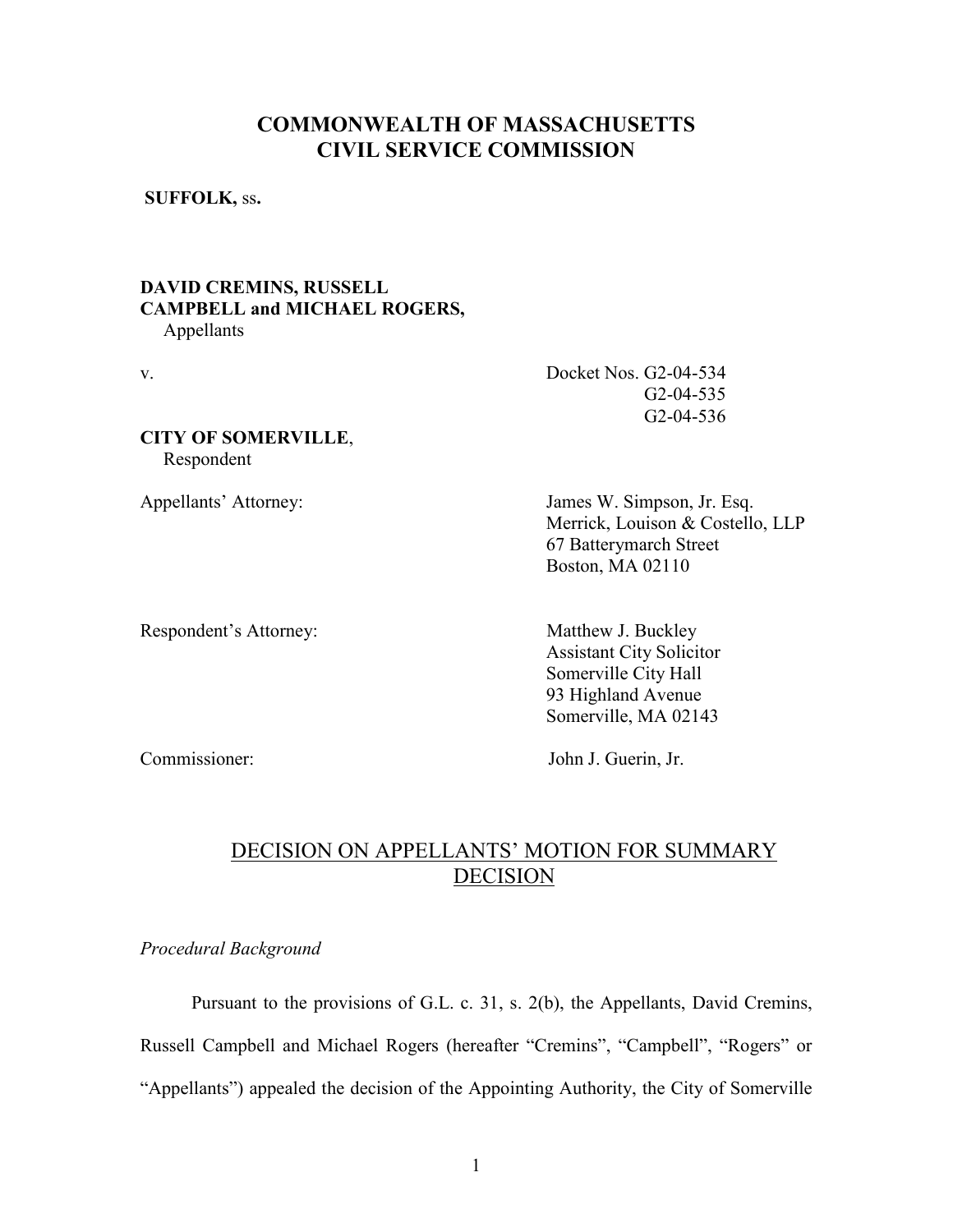(hereafter the "City" or "Respondent"), bypassing them for an Assistant Supervisor of Custodians position. The Appeals were timely filed in December 2004. A pre-hearing conference was held on March 8, 2005 at the offices of the Civil Service Commission and a full hearing was scheduled for June 28, 2007. When the Respondent failed to appear at the hearing, the Commission invited the Appellants to submit a Motion for Summary Decision. Pursuant to 801 CMR 1.01 7(h), the Appellants' Motion for Summary Decision was submitted on July 11, 2007. On September 28, 2007, the Respondent submitted an Opposition to the Appellants' Motion for Summary Decision.

### Factual Background

 The Classification Series for job titles under Class 24 at the City's public schools, pursuant to the Classification Plan for the City of Somerville, lists the following titles in order of rank (highest to lowest): Supervisor of Custodians, Assistant Supervisor of Custodians, Senior Building Custodian, and Building Custodian. At the time of their appeal, Appellants Cremins and Rogers held the Civil Service rank of Senior Building Custodian, with Cremins' seniority date being February 26, 1979 and Rogers, September 18, 1996. In January 2003, Campbell was provisionally appointed from Senior Building Custodian to Assistant Supervisor of Custodians. His seniority date is November 17, 1980.

On October 13, 2004, the City posted a vacancy for the Supervisor of Night Custodians position. All three Appellants applied for the position and were interviewed on November 16, 2004 by the Personnel Director for the City. On December 17, 2004,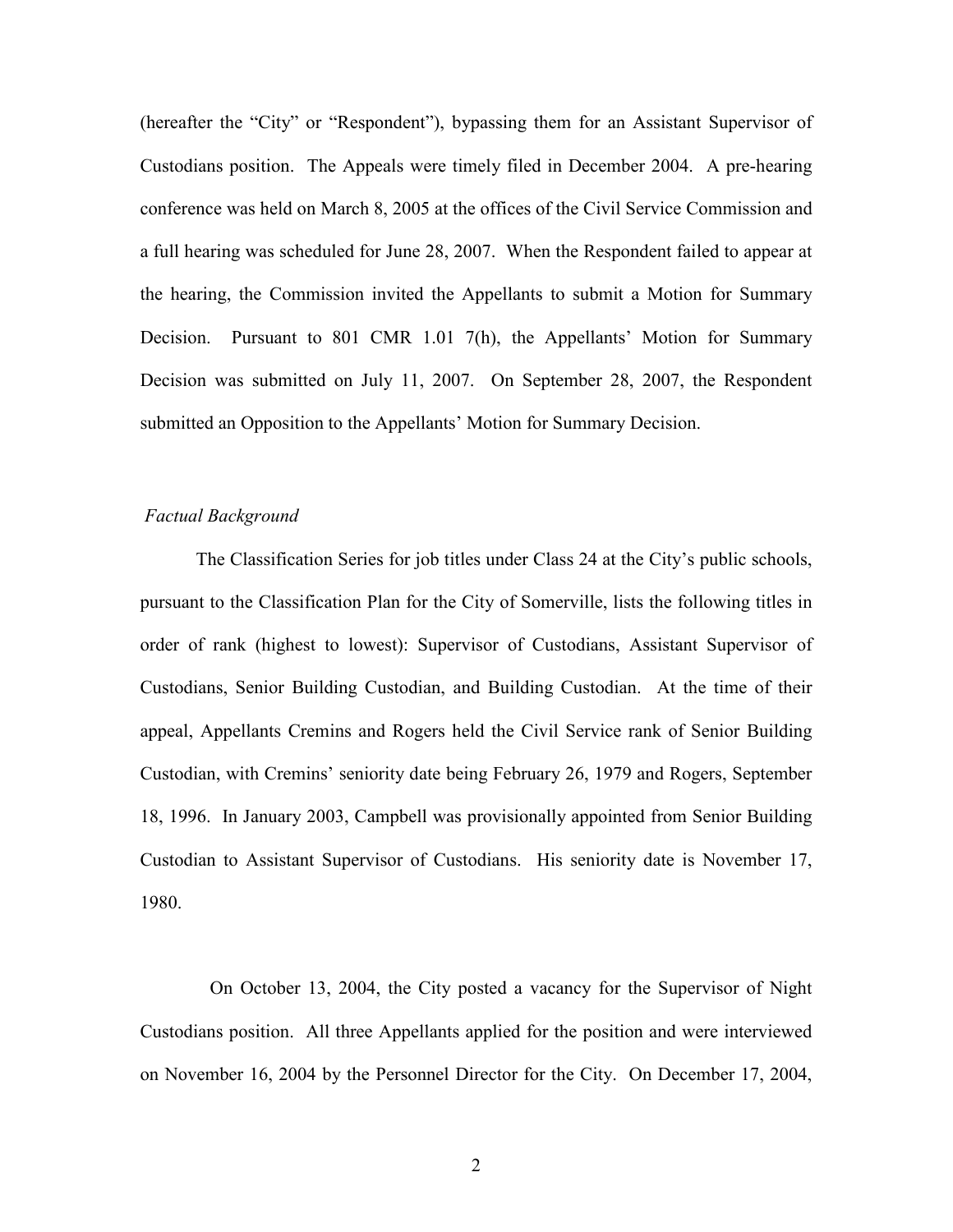the City posted a title correction from the previous posting, changing the title from Supervisor to Assistant Supervisor of Night Custodians. Michael Bowler, who held the position of a Junior Building Custodian and has a seniority date of February 1, 1999, was allowed to apply and was selected for the position of Assistant Supervisor of Custodians. The City did not seek approval from the Commonwealth's Human Resource Division ("HRD") to promote Bowler, as required by G.L. c. 31.

Subsequently, the Day Supervisor of Custodians left his job and the City combined the Assistant Supervisor of Custodians and Supervisor of Custodians positions. Bowler held both job titles until July 1, 2005, although the City never sought HRD approval to appoint him provisionally or temporarily into these job titles. On July 1, 2005, Bowler was promoted to the Supervisor of School Facilities and Energy Conservation, a position outside of the jurisdiction of Civil Service. This position's title was subsequently changed to the Supervisor of Facilities. The City has not filled either the Assistant Supervisor of Custodians or Supervisor of Custodians positions since July 1, 2005. It acknowledges that it is required to fill these positions in accordance with Civil Service law.

#### Appellants' Grounds for Summary Decision

 The role of the Civil Service Commission is to determine "whether the Appointing Authority has sustained its burden of proving that there was reasonable justification for the action taken by the appointing authority." City of Cambridge v. Civil Service Commission, 43 Mass. App. Ct. 300, 304 (1997). Town of Watertown v. Arria,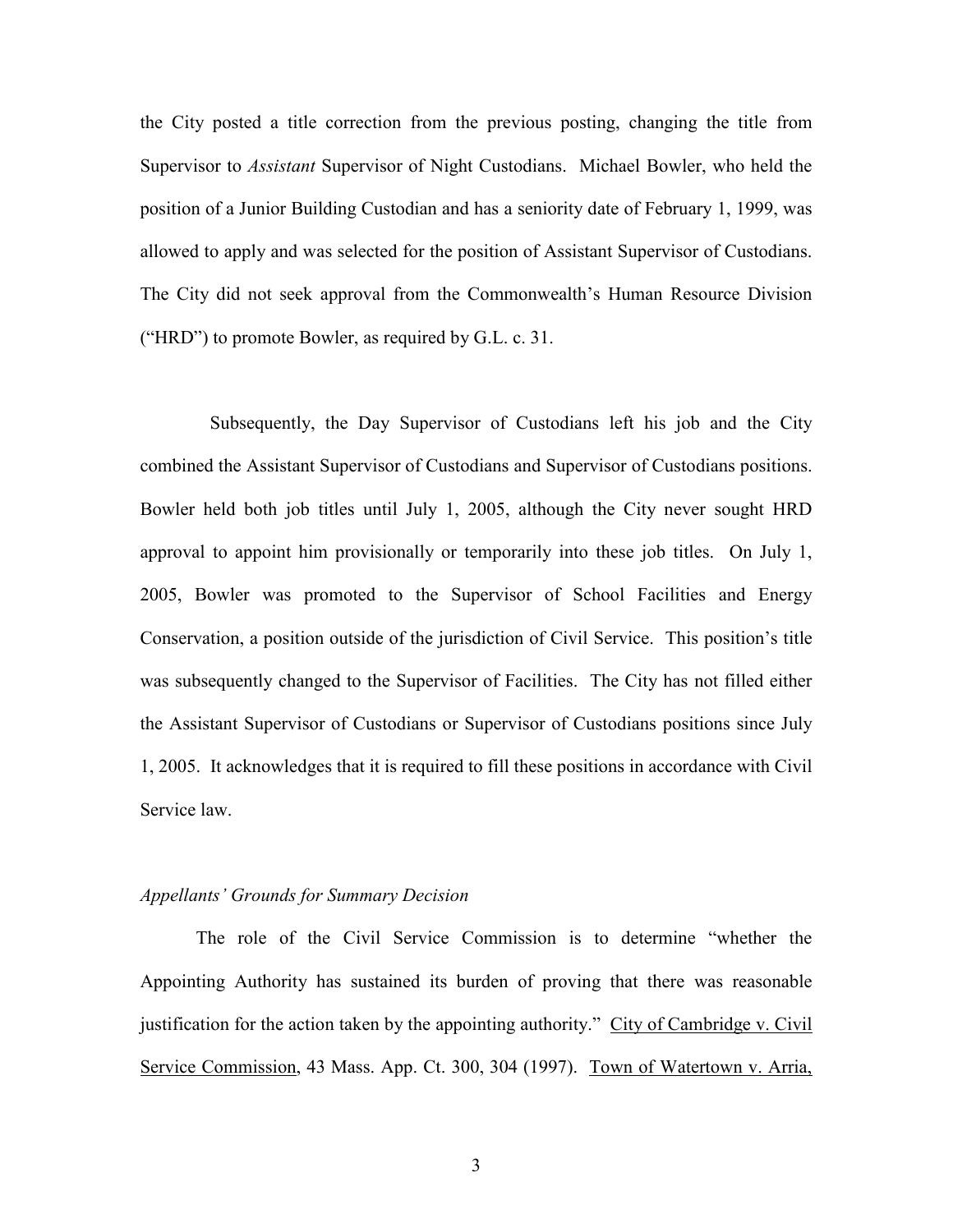16 Mass. App. Ct. 331 (1983). McIsaac v. Civil Service Commission, 38 Mass. App. Ct. 473, 477 (1995). Police Department of Boston v. Collins, 48 Mass. App. Ct. 411 (2000). City of Leominster v. Stratton, 58 Mass. App. Ct. 726, 728 (2003). An action is "justified" when it is "done upon adequate reasons sufficiently supported by credible evidence, when weighed by an unprejudiced mind; guided by common sense and by correct rules of law." City of Cambridge at 304, quoting Selectmen of Wakefield v. Judge of First Dist. Ct. of E. Middlesex, 262 Mass. 477, 482 (1928). Commissioners of Civil Service v. Municipal Ct. of the City of Boston, 359 Mass. 211, 214 (1971)

 The Standard Adjudicatory Rules of Practice and Procedure 801 CMR 1.01 7(h) states that, "When a Party is of the opinion there is no genuine issue of fact relating to all or part of a claim or defense and he is entitled to prevail as a matter of law, the Party may move, with or without supporting affidavits, for summary decision on the claim or defense." In this case, there is no genuine issue of fact in dispute and the issue is ripe for summary decision.

The facts in this case are not disputed. Here, the Appellants are aggrieved over being bypassed for promotion to Assistant Supervisor of Custodians, arguing that the City violated basic merit principles in the manner in which it promoted Bowler to the positions of Assistant Supervisor of Custodians and Supervisor of Custodians. Based on the submissions of the parties, the City had three qualified Senior Custodian applicants who were in the lower job title in the classification series and were ready and willing to accept the position. However, the City selected Bowler, a Junior Building Custodian and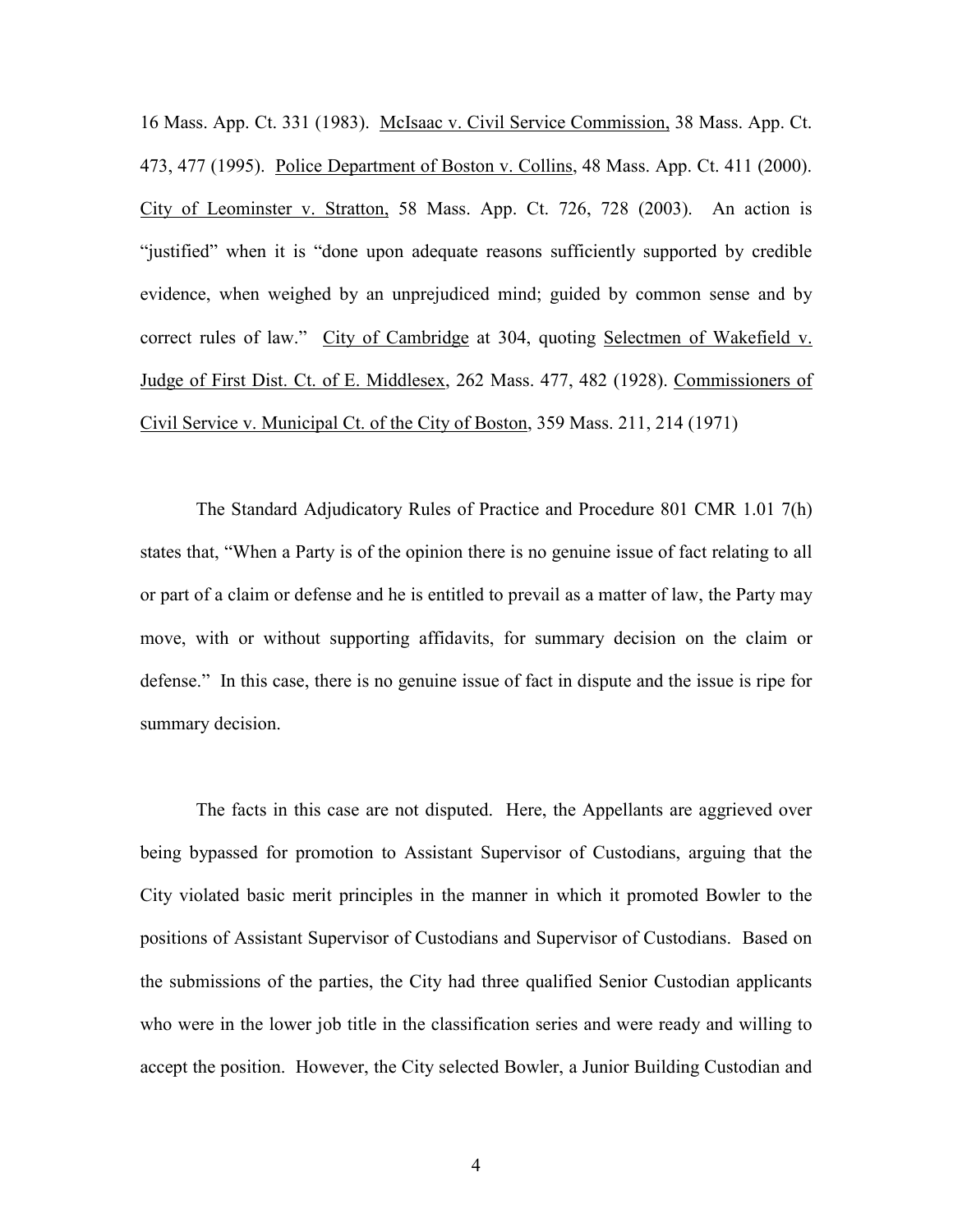lower in rank in the classification series than the Appellants, without seeking HRD approval. This selection was not made in compliance with G.L. c. 31, §§ 7, 12, 13, 14 or 15. Moreover, in 2005 and 2006, the City unsuccessfully filed a home rule petition to remove the titles of Assistant Supervisor of Custodians and Supervisor of Custodians from the provisions of Civil Service law, apparently acknowledging that it had violated proper promotion procedures under the applicable sections of G.L. c. 31.

 Accordingly, the Appellants' Motion for Summary Decision is allowed and the appeals on Docket Nos.  $G2-04-534 - 535$  are *allowed in part*. Specifically, the Commission orders the HRD to take the following action:

The appointment of Michael Bowler as Assistant Supervisor of Custodians in the City of Somerville is hereby rescinded and any Civil Service seniority time he may have accrued while serving as Assistant Supervisor of Custodians is to be erased.

 Although there is no longer a remedy for the Appellants as the Commission is unable to order the City to fill the Assistant Supervisor of Custodians or the Supervisor of Custodians positions, the Commission wishes to express its strong disapproval of the City's attempt to circumvent Civil Service law with regard to the erroneous selection process at issue in these appeals.

Civil Service Commission

 $\overline{\phantom{a}}$  , which is a set of the set of the set of the set of the set of the set of the set of the set of the set of the set of the set of the set of the set of the set of the set of the set of the set of the set of th

John J. Guerin, Jr. Commissioner